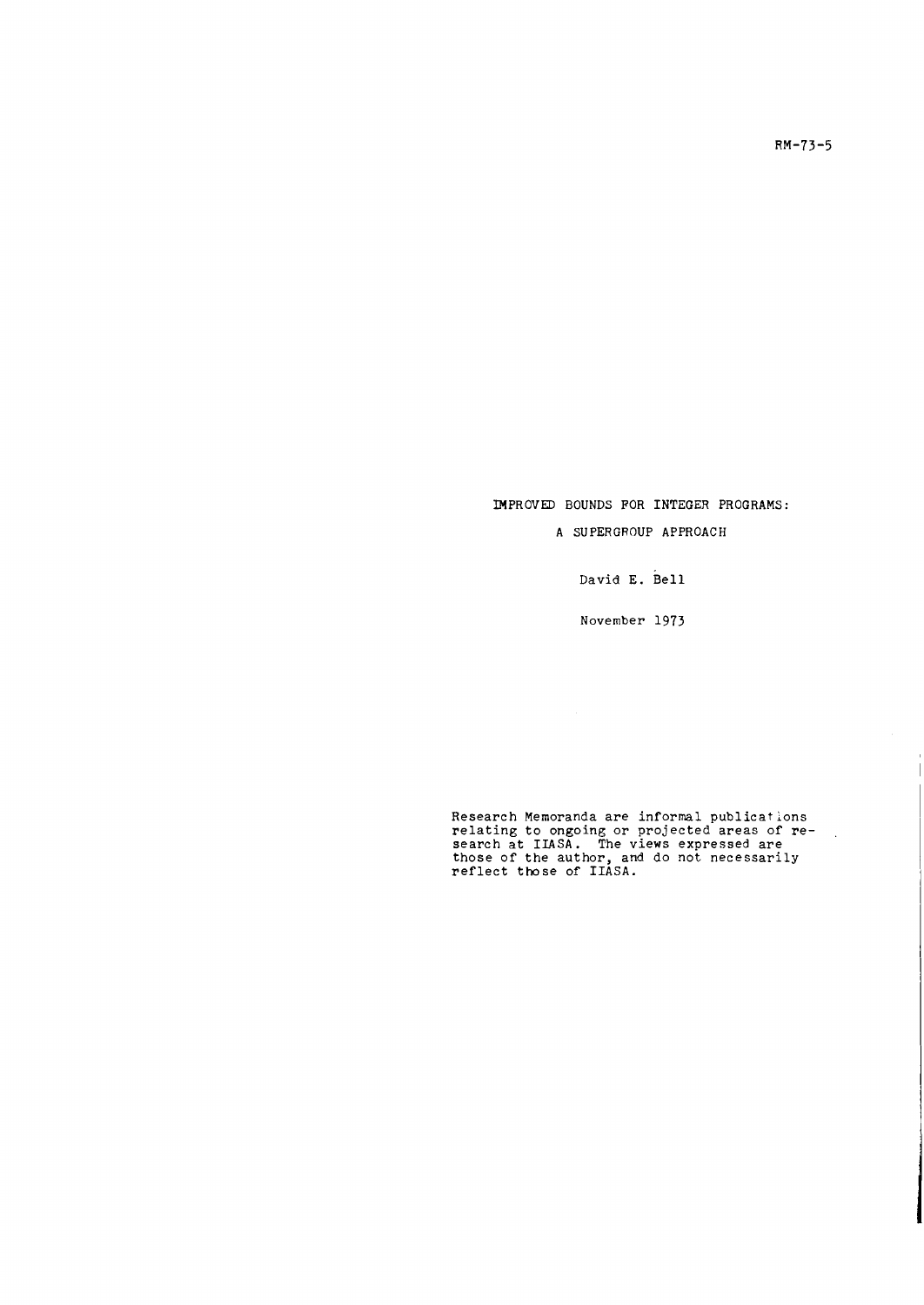$\label{eq:2.1} \frac{1}{2} \int_{\mathbb{R}^3} \frac{1}{\sqrt{2}} \, \mathrm{d} x \, \mathrm{d} x \, \mathrm{d} x \, \mathrm{d} x \, \mathrm{d} x \, \mathrm{d} x \, \mathrm{d} x \, \mathrm{d} x \, \mathrm{d} x \, \mathrm{d} x \, \mathrm{d} x \, \mathrm{d} x \, \mathrm{d} x \, \mathrm{d} x \, \mathrm{d} x \, \mathrm{d} x \, \mathrm{d} x \, \mathrm{d} x \, \mathrm{d} x \, \mathrm{d} x \, \mathrm{d} x \, \mathrm{d} x \, \mathrm{d$  $\sim$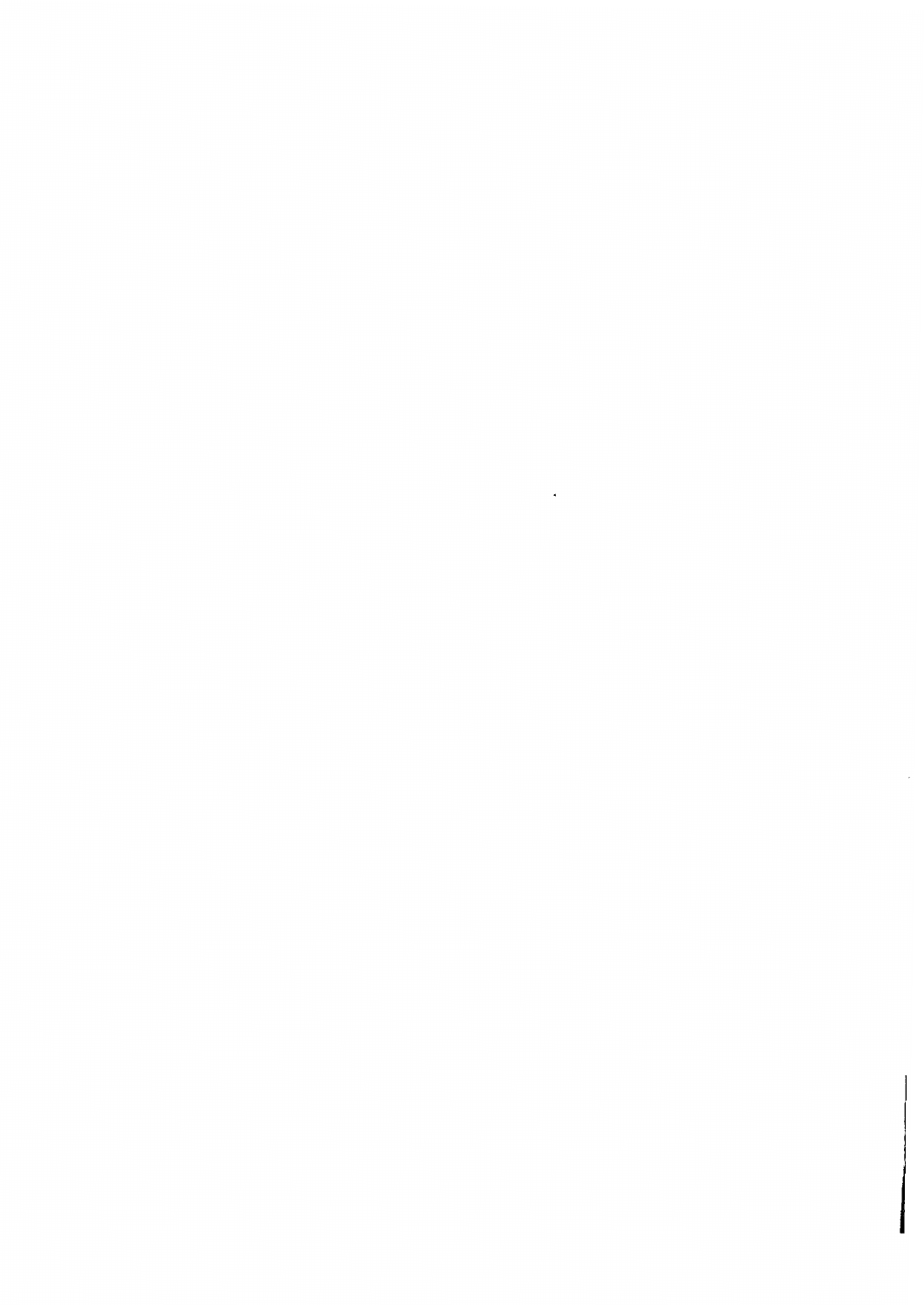## Improved Bounds for Integer Programs: A Supergroup Approach

David E. Bell\*

#### Abstract

Recent work by Fisher and Shapiro has used Gomory's group theoretic methods together vith Lagrange multipliers to obtain bounds for the optimal value of integer programs. Here it is shown how an extension of the associated abelian group to a supergroup can improve the bound vithout the artificiality of adding a cut. It is proved that there exists a finite group for which the dual ascent procedure of Fisher and Shapiro converges to the optimal integer solution. Constructive methods are given for finding this group. **A** worked example is included.

A primal-dual ascent algorithm of Fisher and Shapiro **[3]**  uses Lagrange multipliers vith Gomory' s group problems **[5]** to give bounds on the optimal value of integer programs. If the ascent procedure does not discover the optimal solution, a cut is available to add to the original I.P. problem after which the whole process of forming the group problem and applying the ascent procedure may be repeated. This paper gives a method of improving the bound without the need of adding a cut by extending the group to a supergroup. It is proved that a finite supergroup exists for which the ascent procedure gives the optimal solution, and a constructive method for finding this group is given.

The first section outlines the basic ideas of the primaldual ascent method of Fisher and Shapiro.

This research was part of a doctoral thesis supervised by Professor J.F. Shapiro at the Operations Research Center, Massachusetts Institute of Technology, **U.S .A.**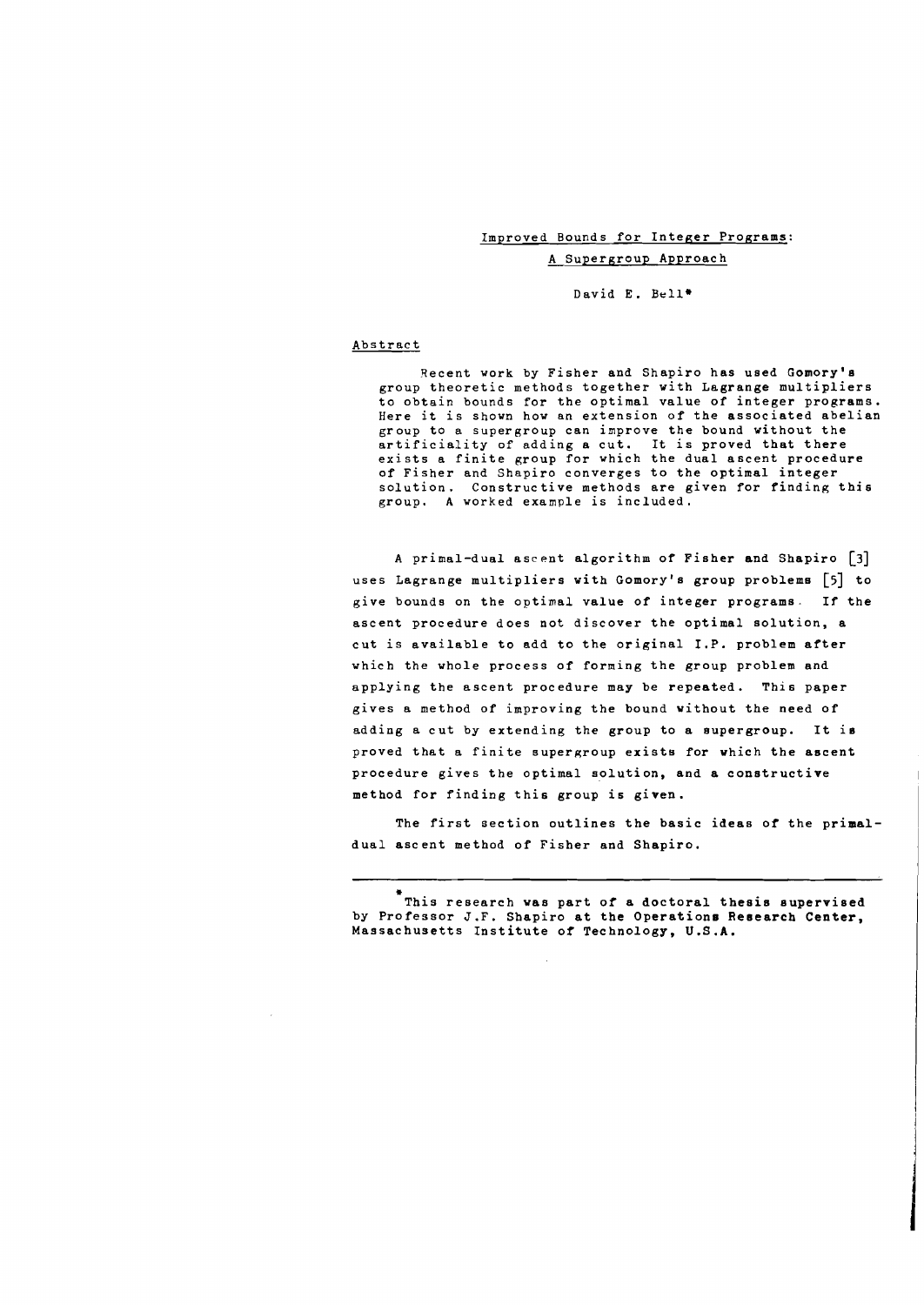# 1. The Primal-Dual Ascent Algorithm

The general linear integer programming problem is

min 
$$
\overline{c}
$$
 w  
\n $Aw = \overline{b}$  (1)  
\n $w \ge 0$  integer,

which may be rewritten in terms of a dual feasible L.P. basis B as

$$
z* = \min c x
$$
  
s.t.  $Nx \leq b$   
 $Nx \equiv b$   
 $x \geq 0$  integer , (2)

where  $A = (B,\overline{N})$ ,  $w = (x_{B},x)$ ,  $b = B^{-1}\overline{b}$ ,  $N = B^{-1}\overline{N}$  and  $c \ge 0$  is the modified cost vector. The symbol **'Z'** will represent equality with respect to addition modulo 1 unless indicated othervise. Define

 $L(u, x) = cx + u(Nx - b)$ 

for non-negative vectors u, and call

$$
L(u) = min L(u,x) \qquad (3)
$$

the Lagrangian for problem (2), where

 $X = \{x \ge 0 | \text{Nx} \equiv \text{b}, x \text{ integral} \}$ .

Problem (3) is a shortest route problem and is easily solved [6]. The following set definitions will be useful.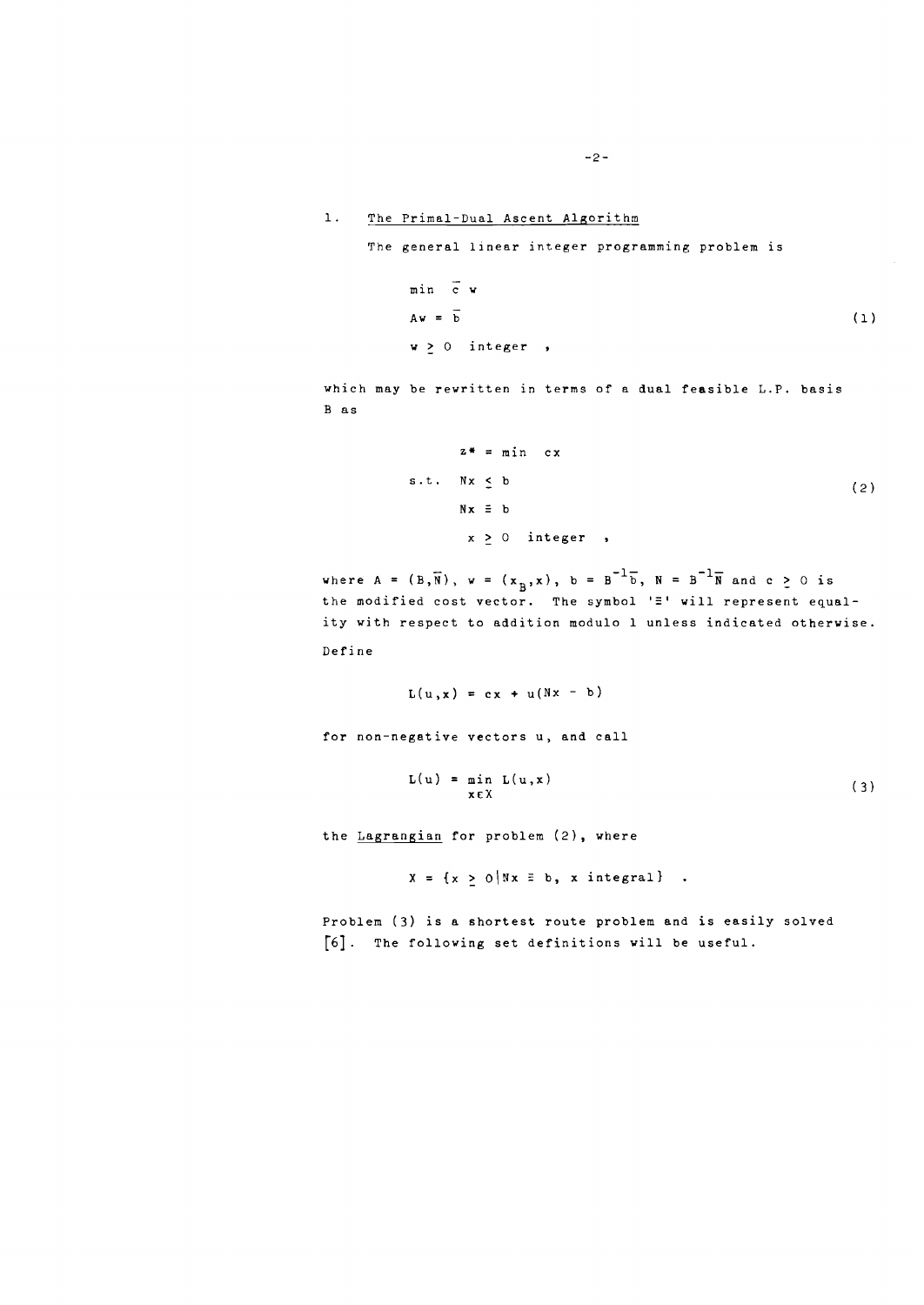$X(u) = {x \in X | L(u, x) = L(u)}$  $T(u) = \{teT | x^t \in X(u)\}$ ,

where T is an index set for **X.** 

The following properties of the Lagrangian are well known  $\begin{bmatrix} 1, 3 \end{bmatrix}$ .

Lemma 1. For  $u \ge 0$ , c + uN  $\ge 0$ , the Lagrangian is continuous, concave, and a lower bound for the optimal I.P. value.

Since L(u) is a lower bound for the **I.P.** the best of these bounds is evidently given by the dual problem

$$
L = max L(u) . \t\t (4)
$$

To solve (4) consider the following reformulation

$$
L = max \t w
$$
  
s.t.  $w \le L(u,x)$  xex (5)  
 $u \ge 0$ 

or, equivalently,

$$
L = \min \sum_{t \in T} \lambda_t (c x^t)
$$
  

$$
\sum_{t \in T} \lambda_t (N x^t - b) \le 0
$$
  

$$
\sum_{t \in T} \lambda_t = 1
$$
  

$$
\lambda_t \ge 0.
$$
 (6)

This problem is straightforward to solve using column generation but this approach has been found to be slow and so an ascent procedure for L(u) was devised which gives monotonically increasing lover bounds. The idea is to generate, from<br>any given vector  $\bar{u}$  a nev vector u\*, for which  $L(u*) > L(\bar{u})$ .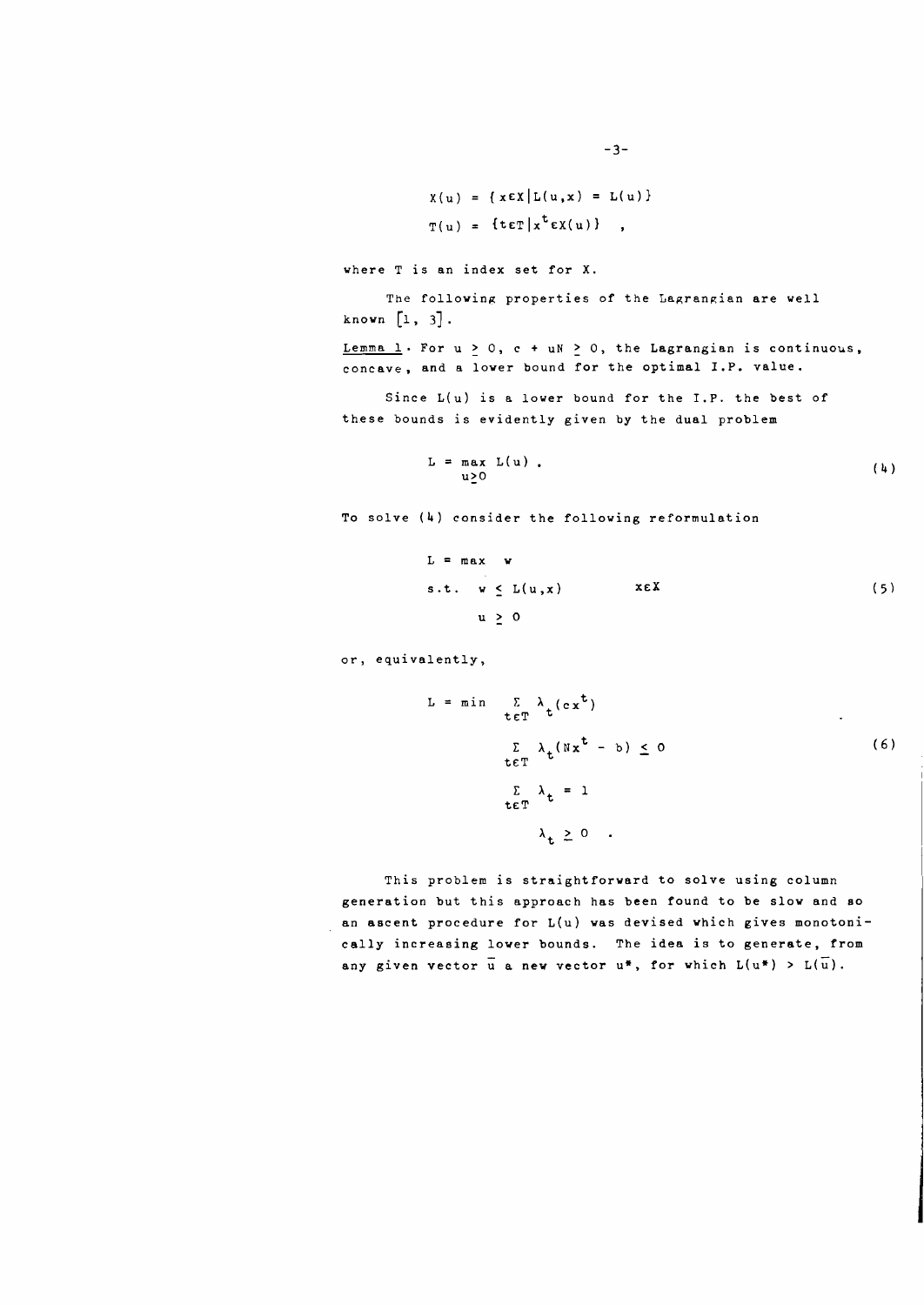It can be shown  $\begin{bmatrix} 1 \\ 3 \end{bmatrix}$  that if  $s^*$  > 0 the optimal value of v,  $v^*$  say, in the linear program (7), gives a direction of ascent from  $\overline{u}$ , that is, for some k > 0,

$$
L(\bar{u} + kv^*) > L(\bar{u})
$$

and if  $s^* = 0$  then  $\overline{u}$  is optimal.

 $s^*$  = max s  $s \leq 1$  $s \leq v(Nx - b)$   $x \in X(\overline{u})$  $(7)$  $\mathbf{v}_i \geq 0$  $i \epsilon I(\overline{u})$  $va_j \geq 0$  $j\epsilon J(\bar{u})$ 

where I(u) = {i|u<sub>i</sub> = 0}, J(u) = {j|c<sub>j</sub> + ua<sub>j</sub> = 0} and s has<br>been arbitrarily bounded above by 1.

If  $s^*$  > 0 the new vector  $u^*$  is chosen by setting  $u^* = \bar{u} + k^0 v^*$  where  $k^0$  is the maximum value such that

 $L(\bar{u} + k^0 v^*) = L(\bar{u}) + k^0 s^*$ .

When the optimal value  $L = L(u^*)$  has been found, if the optimal solution,  $\lambda^*$ , to (6) is integral, that is  $\lambda_t^* = 0$  for all but one xEX, then that x must be the optimal solution. If  $\lambda^*$  is not integral then the cut

 $L(u^*, x) \geq L(u^*) = L$ 

may be added to (1) and the whole procedure repeated, starting from a dual feasible L.P. basis for the new problem.

The aim here is to provide a means of improving the bound L vithout the necessity of adding a cut.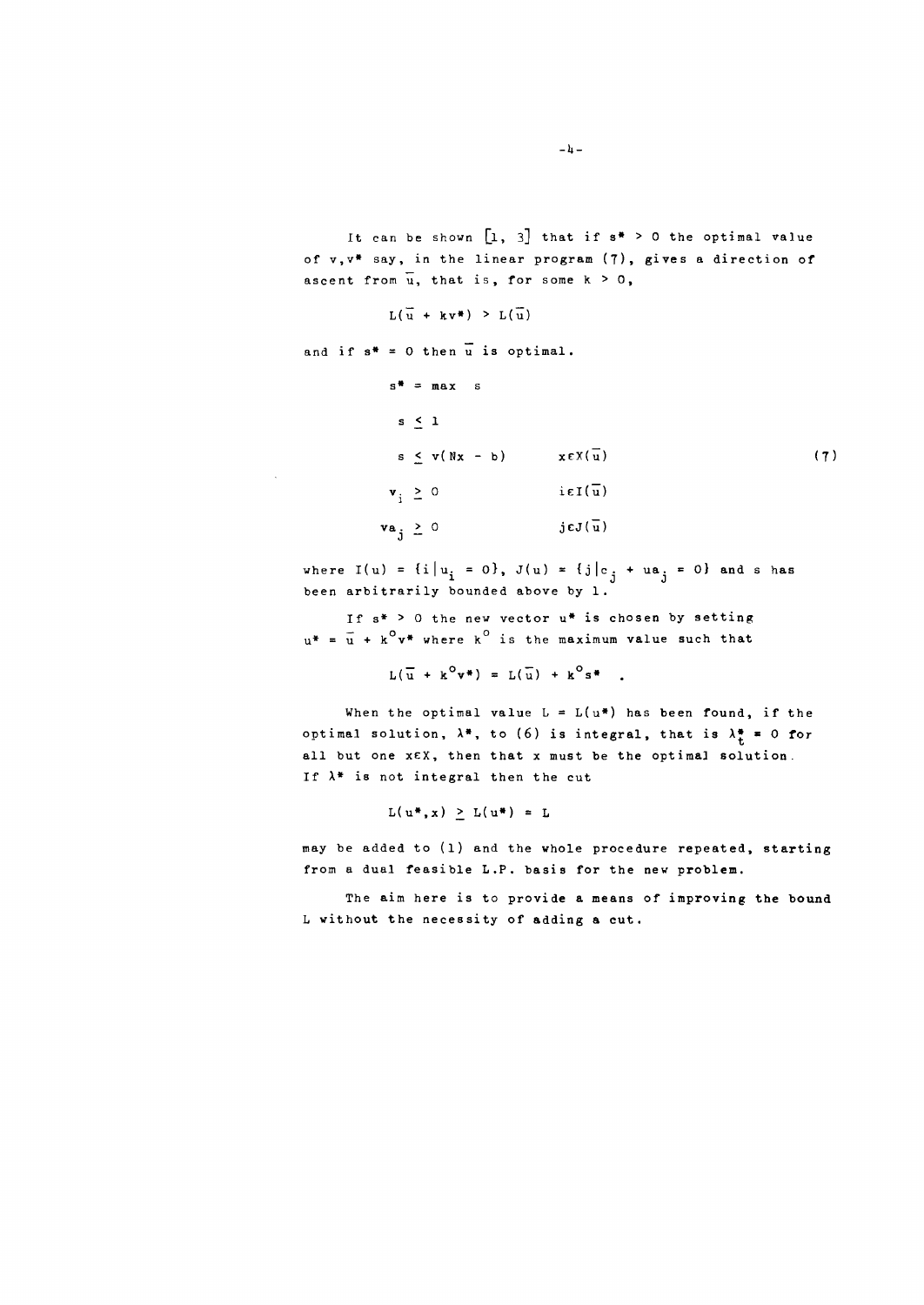$-5-$ 

**2.** The Method

The I.P. problem **(2)** may be written as

min cx  
s.t. 
$$
x_B + Nx = b
$$
 (8)  
 $x_B, x \ge 0$  integral,

where  $x_B$  are the basic variables.

Define variables y,  $\overline{y}$  by the relation

 $x_B = \Delta \overline{y} + y$ 

 $\Lambda = \begin{pmatrix} \delta_1 & \cdots & \cdots \\ \vdots & \ddots & \vdots \\ 0 & \cdots & \delta_m \end{pmatrix}$ where

is a diagonal matrix of

positive integers and **0** < y < *6.* Since the condition  $x_B \ge 0$  is implied by the two conditions  $\bar{y}$ ,  $y \ge 0$ , (8) may be written equivalently as

min cx  
s.t. 
$$
y + Nx \le b
$$
  
 $y + Nx \equiv b \pmod{6}$   
 $y, x \ge 0$  integer.

Relaxing the conditions  $\bar{y} \ge 0$  leaves the following problem in terms of y, x,

min cx  
\n
$$
y + Nx \equiv b \pmod{6}
$$
 (10)  
\n $y, x \ge 0$  integer.

 $(9)$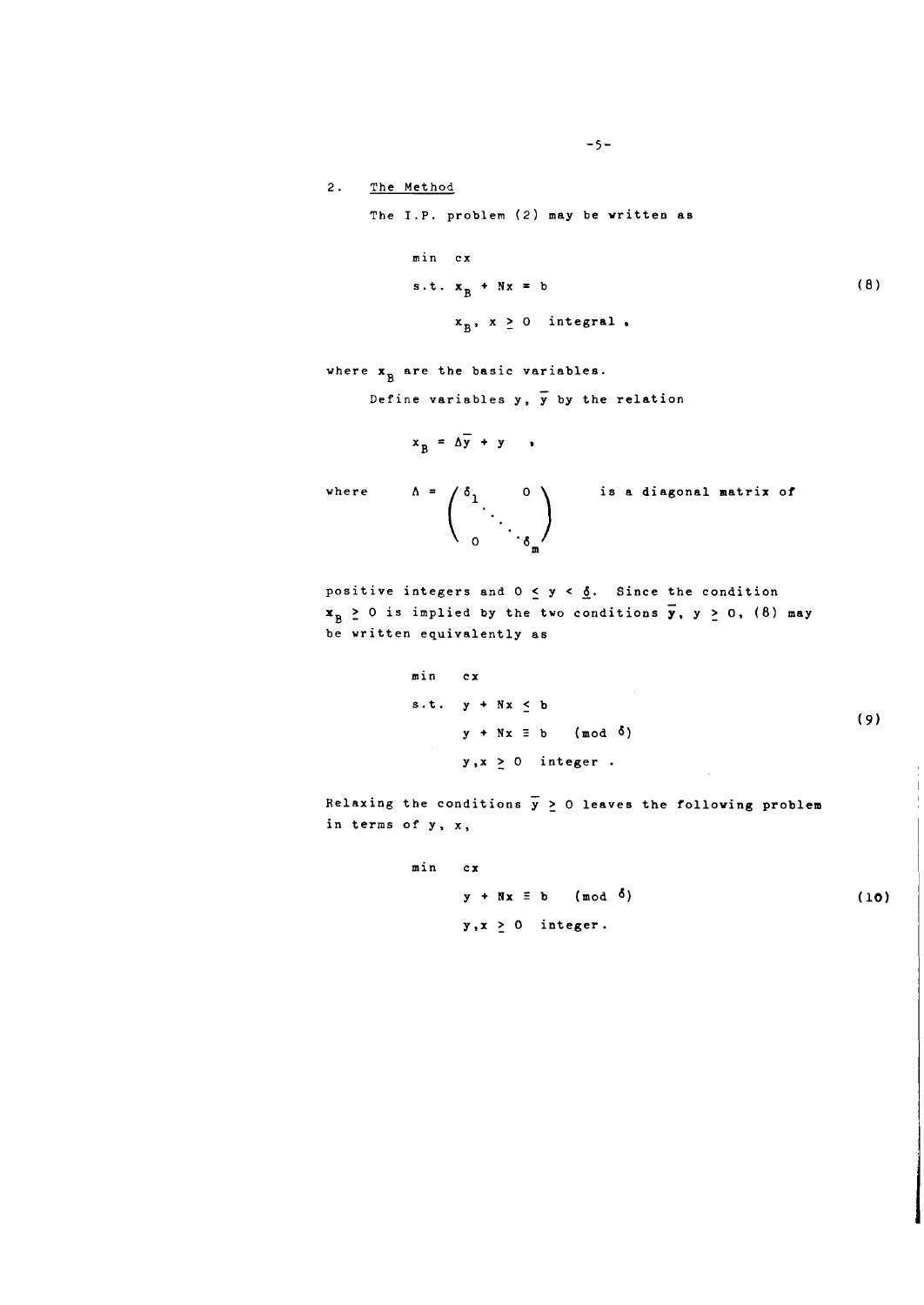Note that Comory's asymptotic problem is just (10) with  $\delta_i = 1$ , i = 1,...,m. Once again (10) is a shortest route problem and is easily solved.

Let G be the abelian group in the original formulation and C\* that generated in (10).

Theorem 2.  $G^* \tilde{=} G \oplus Z_1 \oplus \cdots \oplus Z_m$ ;

that is, C\* is isomorphic to the direct sum of G with **<sup>m</sup>** cyclic groups, where  $2_i$  has order  $\delta_i$ .

Proof. Consider the set

$$
S = \{s : s = g + \sum_{i=1}^{m} \mu_i e_i \quad 0 \leq \mu < \delta, \rho \in \mathbb{R} \}
$$
\n
$$
0 \leq g < 1 \} .
$$

The order of S is  $|G| \prod_{i=1}^m \delta_i$ , for if

$$
g^{1} + \sum \mu_{i}^{1} e_{i} = g^{2} + \sum \mu_{i}^{2} e_{i} ,
$$
  
then  

$$
g^{1} \equiv g^{2} \qquad (\text{mod } 1)
$$

so that

$$
\mu_i^1 \equiv \mu_i^2 \qquad \text{(mod } \delta_i \text{) for all } i
$$

and hence

$$
g^1 = g^2
$$
,  $\mu^1 = \mu^2$ .

It remains to show that S and C\* are identical.

 $G^*$  is generated by  $\{e_1,\ldots,e_m,a_1,\ldots,a_n\}$  so let

$$
g^* \equiv \sum_{j=1}^n \lambda_j a_j + \sum_{i=1}^m \mu_i e_i \pmod{\delta}
$$

with  $\mu$ ,  $\lambda$  both integral.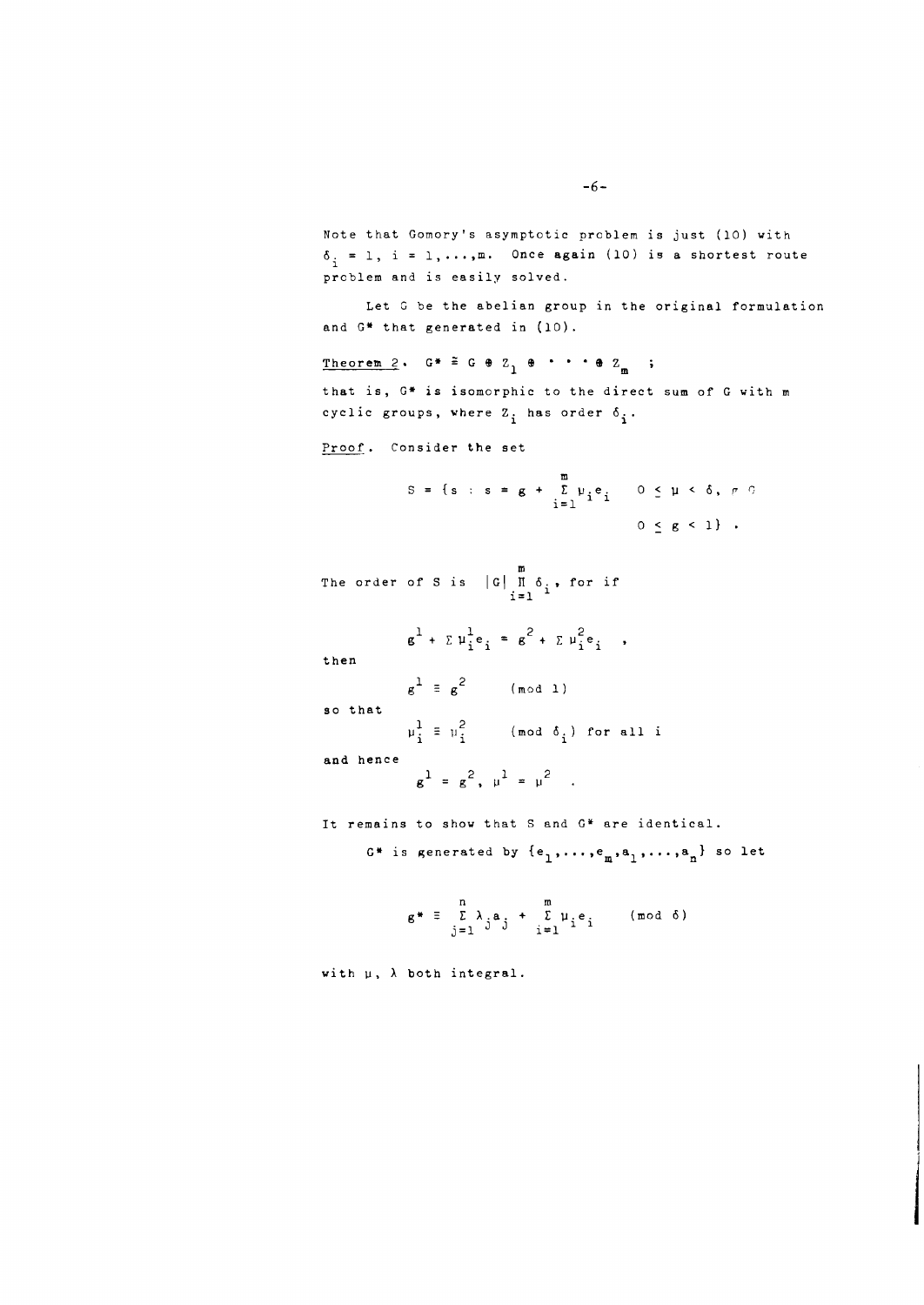$$
\texttt{Now}
$$

$$
\sum_{j=1}^{n} \lambda_{j} a_{j} \equiv g \quad \text{for some } g \in G \text{ ,}
$$
\nhence\n
$$
\sum_{j=1}^{n} \lambda_{j} a_{j} = g + \sum \overline{\mu_{i}} e_{i}
$$
\nso that\n
$$
g^* = g + \sum_{i=1}^{m} (\mu_{i} + \overline{\mu_{i}}) e_{i} \qquad (\text{mod } \delta) .
$$
\nHence if\n
$$
\mu^* \equiv \mu + \overline{\mu} \qquad (\text{mod } \delta) , \qquad 0 \leq \mu^* < \delta ,
$$

then

$$
g^* = g + \sum_{i=1}^m \mu_i^* e_i
$$
  
and  $g^* \in S$ . Thus

 $G^* \subseteq S$  .

If seS and

 $s = g + \sum_{i=1}^{m} \mu_i e_i$ ,

where

 $\mathbf{or}$ 

then

and  $\overline{a}$ 

$$
g \equiv \sum_{j=1}^{n} \lambda_j a_j \qquad (\text{mod } 1)
$$

$$
g = \sum_{j=1}^{n} \overline{\lambda}_{j} a_{j} + \sum_{i=1}^{m} \overline{\mu}_{i} e_{i} ,
$$

$$
s = \sum_{j=1}^{n} \overline{\lambda_j} a_j + \sum_{i=1}^{n} (\mu_i + \overline{\mu_i}) e_i
$$

 $s \pmod{\delta} \varepsilon$ <sup>#</sup>.

But  $0 \le s \le \delta$ , hence seG<sup>\*</sup> and thus S  $\in$  G<sup>\*</sup>.

 $\bar{\Pi}$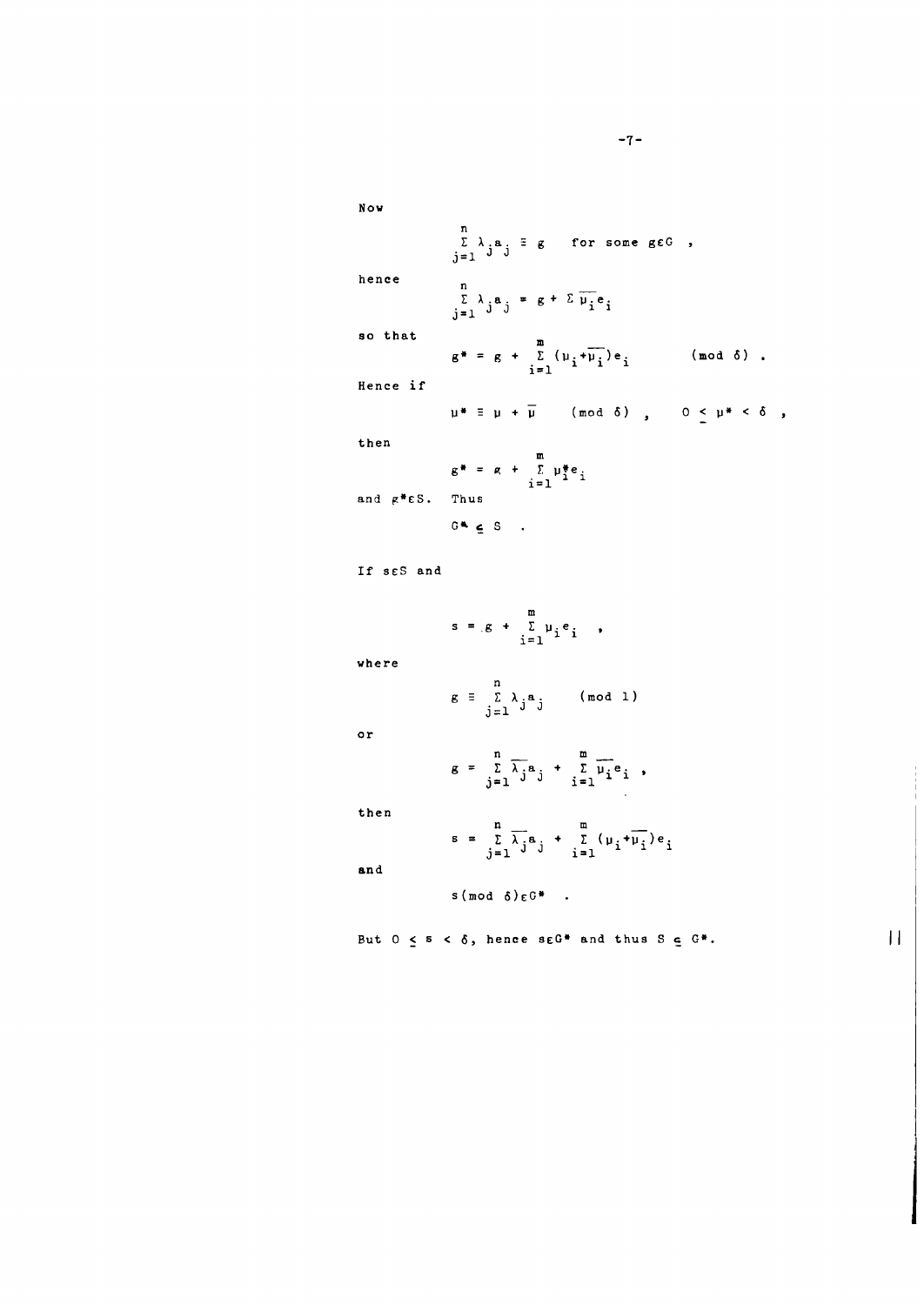Corollary.  $|G^*| = |G|$ . det  $\Delta$ .

Proof. It follows directly from the theorem. It may easily be seen that  $|G^*|$  divides det B. det  $\Delta$  since  $G^*$  is generated in the ordinary manner by taking  $\bar{y}$  as the basis for the group problem in the L.P.

$$
\min \ c x
$$
  
\n
$$
B\Delta \overline{y} + By + \overline{N}x = \overline{b}
$$
  
\n
$$
\overline{y}, y, x \ge 0
$$
 (11)

and therefore (see  $[10]$ )  $|G^*|$  divides  $|det B\Delta|$ . ||

The derivation of the Smith Normal Form of BA which is required for the simplification of the group equations **[7]** does not seem to be made easier by knowing the corresponding form for B but for a certain case it is possible.

Theorem  $3$ . If  $q_1, ..., q_r$  are the elementary divisors of B, and det B,  $\delta_1$ , ...,  $\delta_m$  are each mutually coprime then the elementary divisors of BA are  $q_1, \ldots, q_{r-1}$ , det Alq<sub>r</sub>.

Proof. Consider the matrix  $B^1$  which is B with the first column multiplied by  $\delta_1$ . It is sufficient to show that  $q_{\mathbf{r}-1}$  is unaltered. But  $q_{r-1}$  represents the greatest common divisor of the (m-1) **x** (m-1) minors of B, (see [8] ). Nov there are m such minors which are left constant in  $B^1$ , that is they contain no elements of column 1. But det B is a linear combination of these m minors thus if they have a common factor it must divide  $|\det B|$ . But  $\delta_1$  and  $|\det B|$  are coprime thus  $q_{r-1}$  is unchanged. By repetition with  $\delta_2, \ldots, \delta_m$  the theorem is proved.

The purpose of this nev formulation is to increase further the lover bound L obtained by the primal-dual ascent method.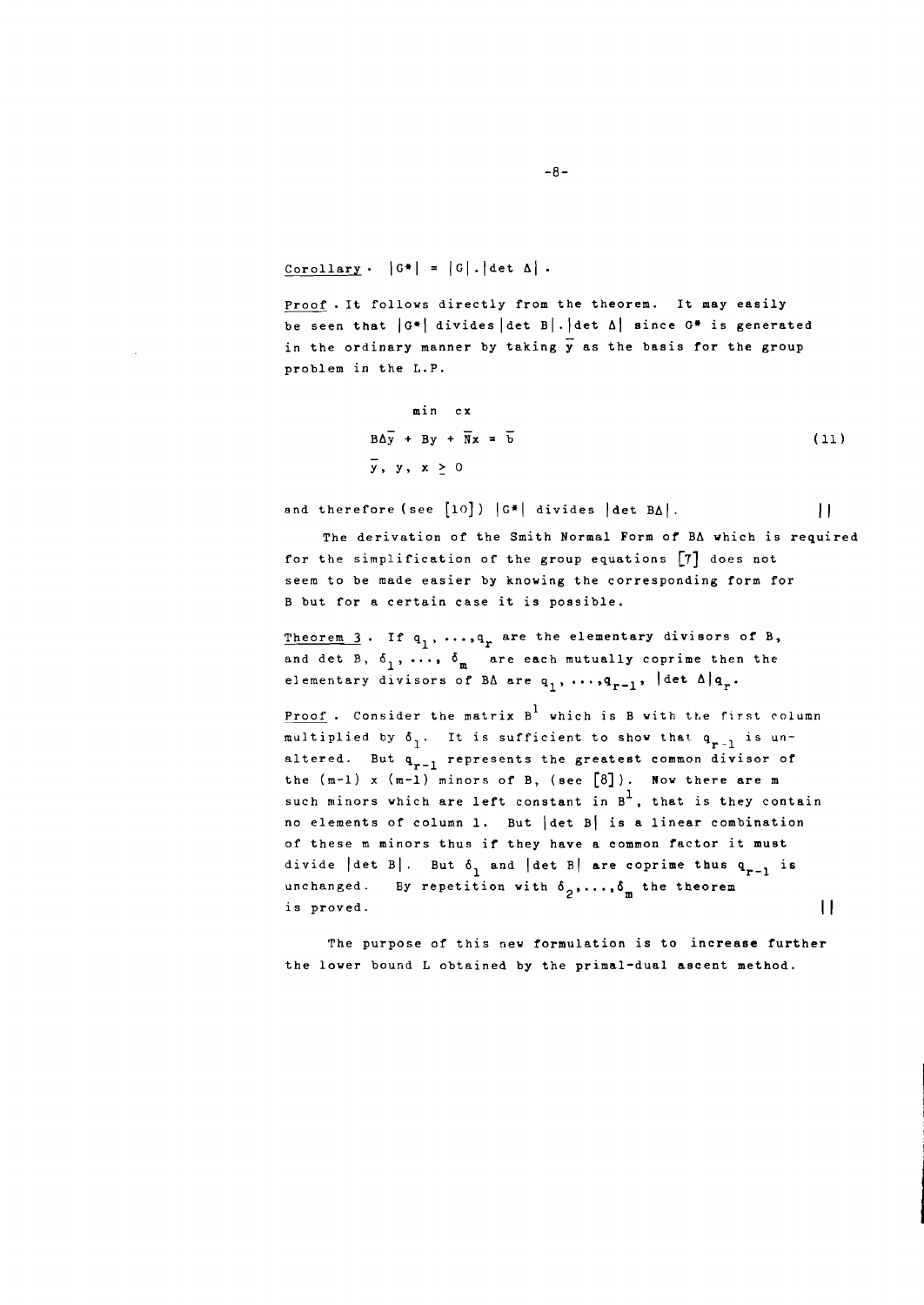Let  $X^* = \{(y,x) \ge 0 | y + Nx \equiv b \pmod{\delta}, y, x \text{ integral}\}\$ vith index set T\*.

Lemma  $5$ . The index sets T, T\* are equivalent.

Proof. If xeX then  $Nx - b$  is integral so that  $y \equiv b - Nx$  (mod  $\delta$ is integral. Hence

 $(y, x) \in X^*$  .

**If** (y,x)€x4 then

 $y \equiv b - Nx \pmod{\delta}$ ,

and since y is integral, so is

 $b - Nx$ .

Hence XEX.

 $\mathbb{R}^2$ 

 $(12)$ 

Thus T\* may be considered to be precisely T and further reference to it as a distinct set vill not be necessary. Recall that **A\*** is the optimal solution to

> $\sum_{t \in T} \lambda_t (N x^t - b) \leq 0$  $s.t.$  $\sum_{t \in T} \lambda_t = 1$  $\lambda_{+} \geq 0$

with optimal dual vector u\*.

The Lagrangian associated with problem (10) is

 $L^*(u) = \min \{cx + u(y + Nx - b)\}\$  $(y,x)\epsilon X^*$ 

yielding a corresponding primal problem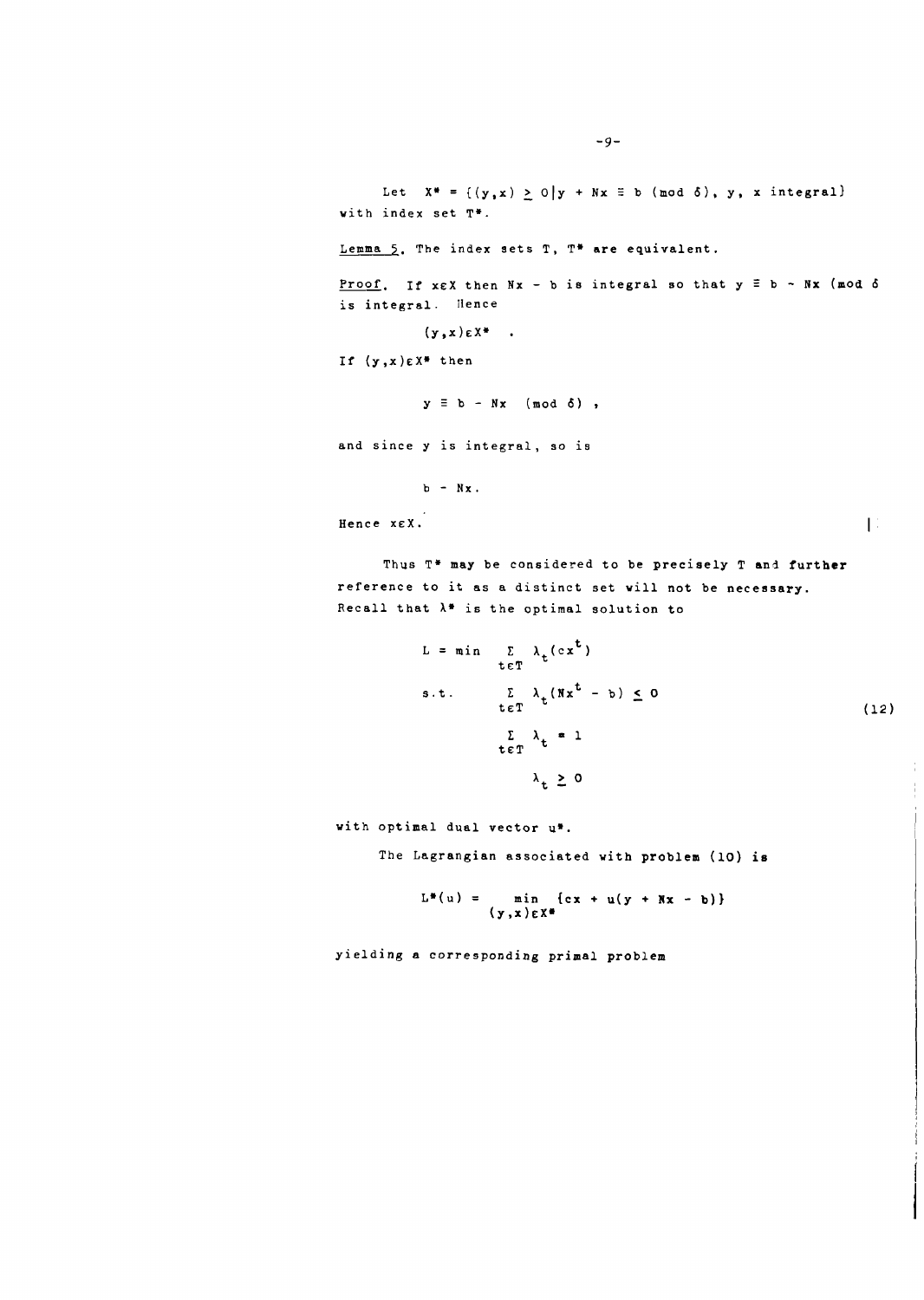$$
L^* = \min \sum_{t \in T} \lambda_t (c x^t)
$$
  
s.t. 
$$
\sum_{t \in T} \lambda_t (N x^t + y^t - b) \le 0
$$
  

$$
\sum_{t \in T} \lambda_t = 1
$$
  

$$
\lambda_t \ge 0.
$$
 (13)

The following theorem establishes some properties of (13).

Theorem 6.  
\ni) 
$$
L \le L^* \le z^*
$$
  
\nii)  $\lambda^*$  is infeasible if  $\lambda^*_t(u^*y^t) \neq 0$  for some t  
\niii)  $L < L^*$  if  $u^*y^t > 0$  for all  $t \in T(u^*)$ .

 $\frac{\text{Proof}}{\text{1}}$ . i) Since  $y^t \geq 0$  for all teT any feasible solution of (13) is feasible in (12). Hence  $L \leq L^*$ . If  $x^K$  is the optimal integral solution, then  $\lambda_k = 1$  is feasible in (13) since  $Nx^{k} + y^{k} \leq b$ , so that  $L^{*} \leq \hat{z}^{*}$ .

ii) 
$$
\sum_{t \in T} \lambda_t * (N_i x^t + y_i^t - b_i)
$$

$$
= \sum_{t \in T} \lambda_t * (N_i x^t - b_i) + \sum_{t \in T} \lambda_t * y_i^t
$$

$$
= \sum_{t \in T} \lambda_t * y_i^t \quad \text{if } u_i * > 0.
$$

If  $\lambda_t^{\bullet(u*y^t)} \neq 0$  then

$$
\sum_{t \in T} \lambda_t * y_i^t > 0 \quad \text{for some } u_i^* > 0
$$

so that  $\lambda^*$  is infeasible in (13).

iii) It is sufficient to show that

 $L^*(u^*) > L(u^*)$ .

If XEX( u\*) then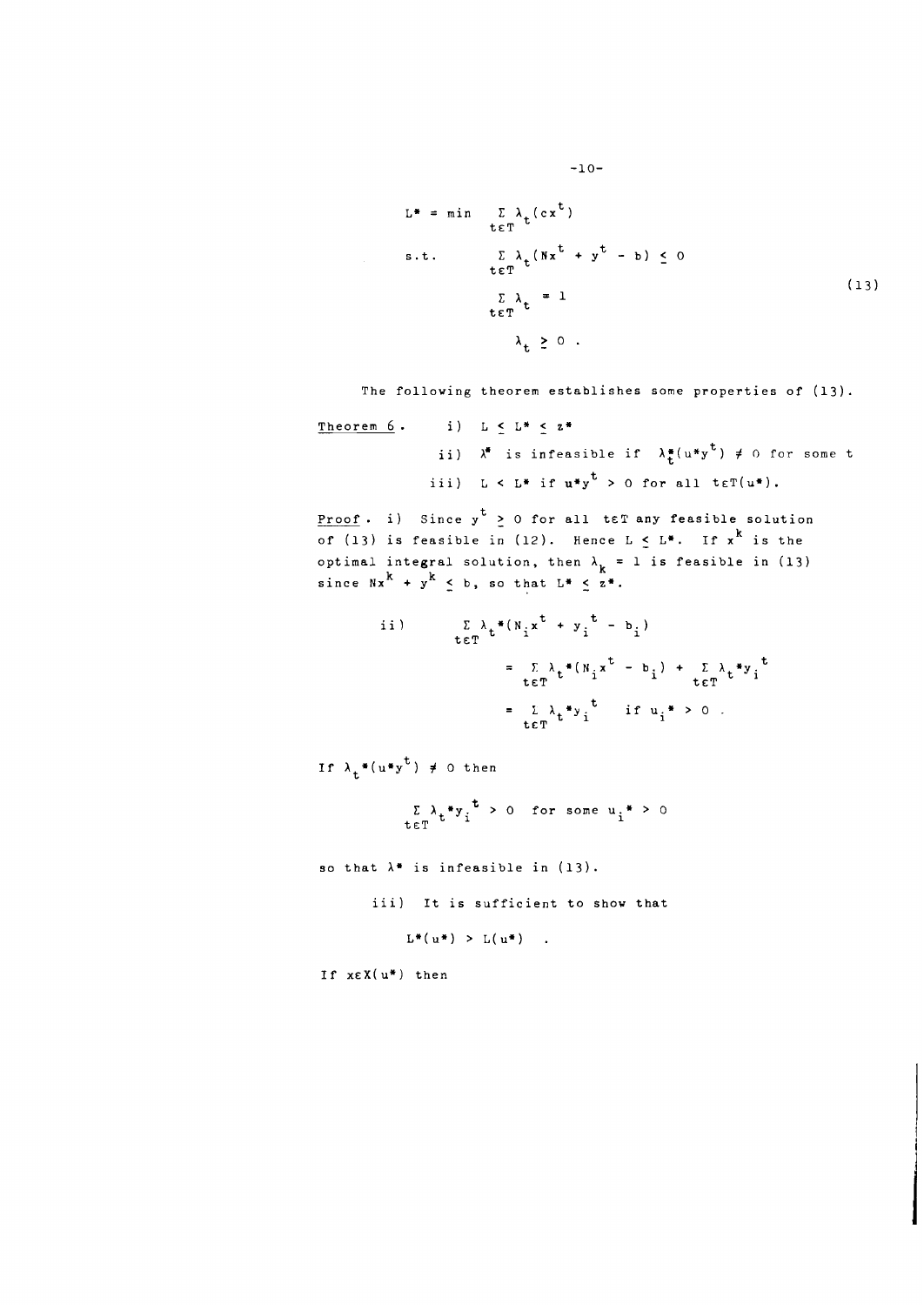$$
(c + u^*N)x + u^*y - u^*b > L(u^*)
$$

since  $u*y > 0$  by assumption.

If  $x \notin X(u^*)$  then it is easily shown by induction that  $u^*$ is rational and hence so is  $(c + u * N)x$  and thus

$$
0 \leq \inf_{x \in X - X(u^*)} (c + u^*)x - u^*b.
$$

Hence

$$
L^*(u^*) > L(u^*)
$$

as required.  $| \cdot |$ 

The algorithmic question is thus, in knoving the solution,  $\lambda^*$ , to problem (6), how should the value of  $\delta$  be chosen?

For some igI(u\*) let  $d_i$  be the greatest common divisor of  $N_i x^t$  - b for those t for which  $\lambda_t$ <sup>\*</sup> > 0.

Corollary  $6.1$ .  $\lambda^*$  is infeasible in (13) if  $\delta$ <sub>;</sub> does not divide  $d_i$ .

Proof. If  $\delta_i/\mathfrak{a}_i$  then  $N_i x^t \not\equiv b_i \pmod{\delta_i}$  for some t for which  $\lambda_t$  > 0 so that the corresponding  $y_i^t$  > 0. Hence  $\lambda_t u^* y_i^t$  > 0 and by the theorem,  $\lambda^*$  is infeasible.  $|$ 

Note that the corollary includes the case  $\delta_i > d_i$ .

Corollary 6.2. If  $\delta_i$  does not divide  $N_i x^t - b_i$  for all  $t \in T(u^*)$  for some igil(u\*) then

$$
L \leq L^* \quad .
$$

 $Proof$ . In this case,  $u^*y_j^t > 0$  for all teT(u\*).</u>

For illustrative purposes consider the case when the bound L cannot be improved, that is, when  $L = z^*$ .

 $\mathbf{H}$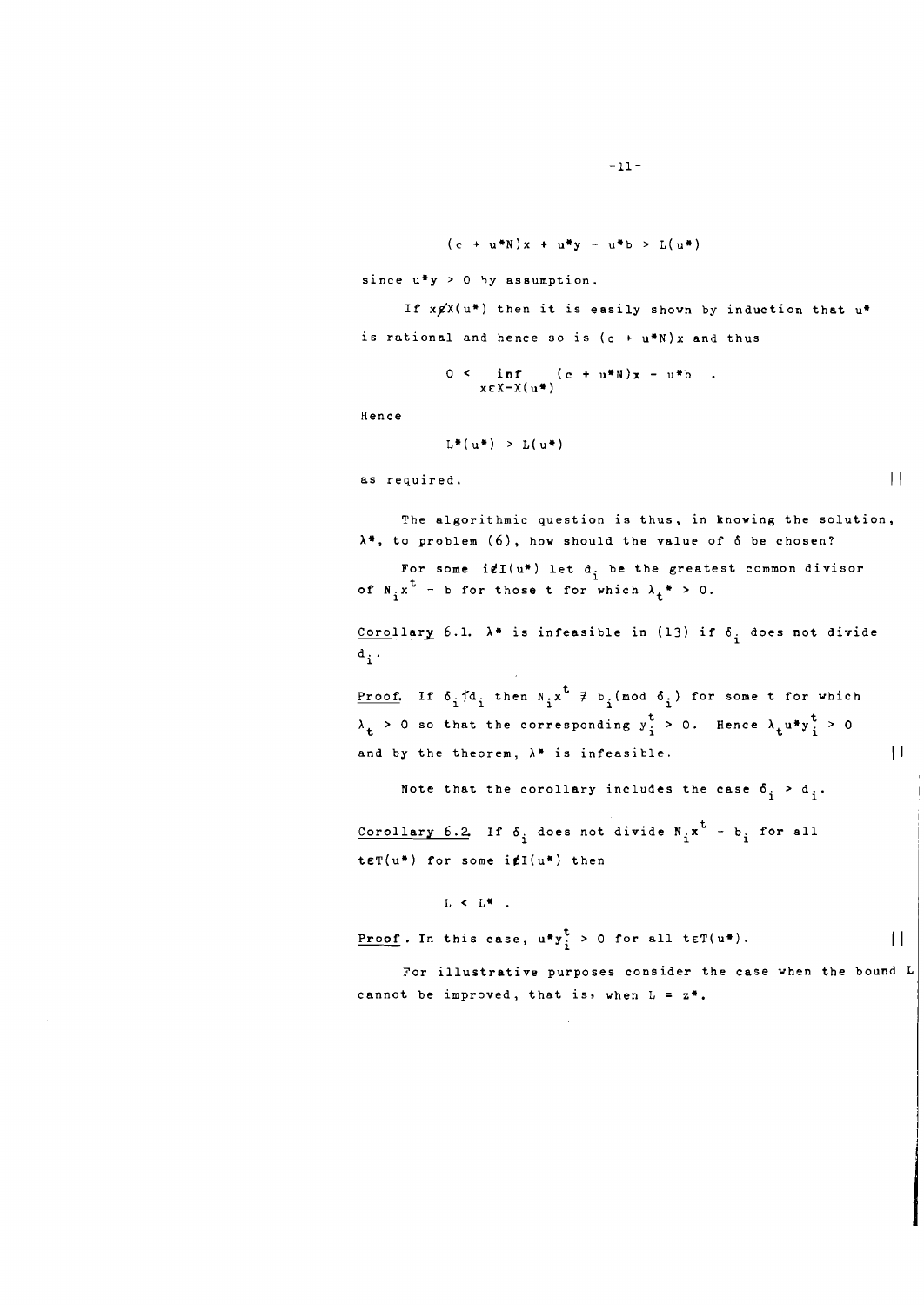- i)  $\lambda^*$  is integral. In this case  $\lambda_t^* > 0$  only for the optimal feasible solution  $x^*$ . If  $u_i^* > 0$ then  $N_i x^* = b_i$  so that all values of  $\delta_i$  divide  $N_i x^* - b_i$ . Hence the conditions of the corollaries cannot be met.
- ii)  $\lambda^*$  is not integral. Then

 $z^* = cx^* > cx^* + u^*(Nx^* - b) = L(u^*,x^*) \ge L(u^*) = L$ . Therefore  $x*_{\text{EX}}(u*)$  and so the conditions of the second corollary cannot be met.

These sufficient conditions on  $\Delta$  such that the bound may be improved are not very stringent and **b** might often be chosen so that ldet **A(** is not large, but **this** is a matter of trsdeoff between efficiency and gain. Note that if ieI(u\*) it might as well be that  $\delta_i = 1$  since in this case  $\delta$ ; piays no part in the conditions.

The quantities  $N_i x^t - b_i$  are available in the optimal basis matrix Q of problem (13). This does- not furnish all of  $X(u^*)$  but is probably sufficient to choose  $\Delta$  in practice.

Corollary 6.3. If p is the smallest prime not dividing det **Q**  then if, for some  $i \notin I(u^*)$ ,  $\delta_i = p$ ,  $\delta_j = 1$ ,  $j \neq i$ , then  $\lambda^*$  is infeasible.

Proof. In this case  $\delta_i$  does not divide d. since d. divides  $\det Q$ .

### 3. An Example

Consider the Integer Program

min *hx* + y  $s.t: 3x + y + 9w = 11$ -12X + **7y** + 32 = 11 **v, I,** y, z > 0 integer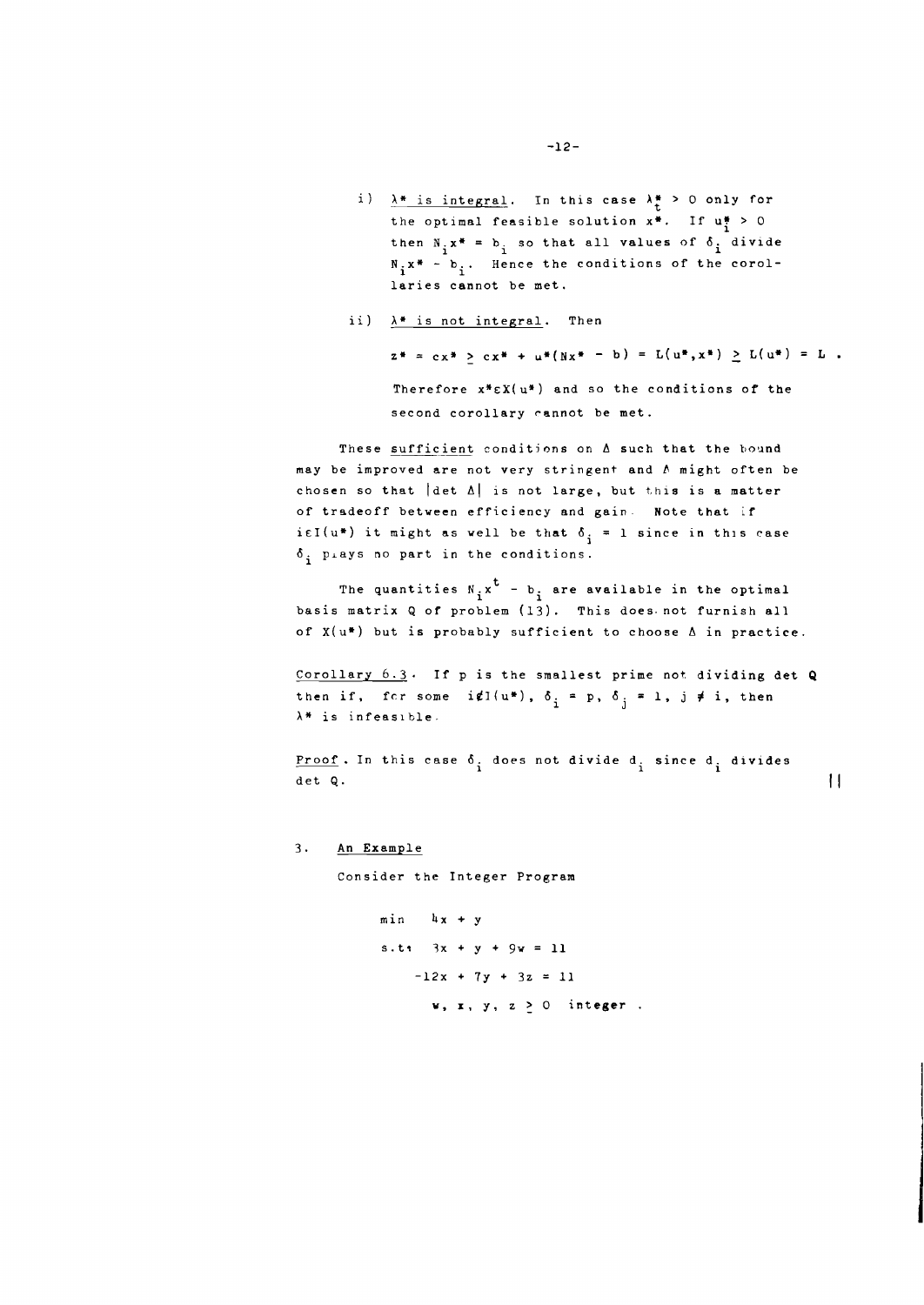The optimal basic variables are (w,z' a i the primal-dual ascent algorithm gives  $L = 3$ ,  $I(u^*) = \{1\}$ . The active<br>elements of X are  $x^1 = (0, 2)$ ,  $x^2 = (3, 2)$ ,  $x^3 = (2, 5)$ ,

the primal-dual solution being  $\lambda^* = \left(\frac{11}{12}, \frac{1}{12}, 0\right)$ .

$$
Nx1 - b = \begin{pmatrix} -1 \\ 1 \end{pmatrix} , Nx2 - b = \begin{pmatrix} 0 \\ -11 \end{pmatrix}
$$

so that  $d_1 = d_2 = 1$  and there are no restrictions on the choice of  $\Delta$ . Since  $u_1^* = 0$ ,  $\delta_1$  will be assigned the value  $\mathbf{1}$ .

The following table gives values of L<sup>\*</sup> for increasing values of  $\delta_2$ . The optimal solution to the problem is  $x^3$ ,<br>hence  $z^* = 13$ .

| $\delta_2$              | λ*                                   | Ŀ* |
|-------------------------|--------------------------------------|----|
| ı                       | $\frac{11}{12}$ , $\frac{1}{12}$ , 0 | 3  |
| $\overline{\mathbf{c}}$ | $\frac{5}{6}$ , $\frac{1}{6}$ , 0    | 4  |
| 3                       | $\frac{3}{4}$ , $\frac{1}{4}$ , 0    | 5  |
| 4                       | $\frac{2}{3}$ , $\frac{1}{3}$ , 0    | 6  |
| 5                       | $\frac{2}{3}$ , $\frac{1}{3}$ , 0    | 6  |
| 6                       | $\frac{1}{2}$ , $\frac{1}{2}$ , 0    | 8  |
| 7                       | $\frac{2}{3}$ , $\frac{1}{3}$ , 0    | 6  |
| 8                       | $\frac{1}{2}$ , $\frac{1}{2}$ , 0    | 8  |
| 9                       | $\frac{1}{3}$ , $\frac{2}{3}$ , 0    | 10 |
| 10                      | $\frac{1}{2}$ , $\frac{1}{2}$ , 0    | 8  |
| 11                      | $\frac{1}{2}$ , $\frac{1}{2}$ , 0    | 8  |
| 12                      | 0, 1<br>Ο,                           | 13 |

at which point the gap is closed.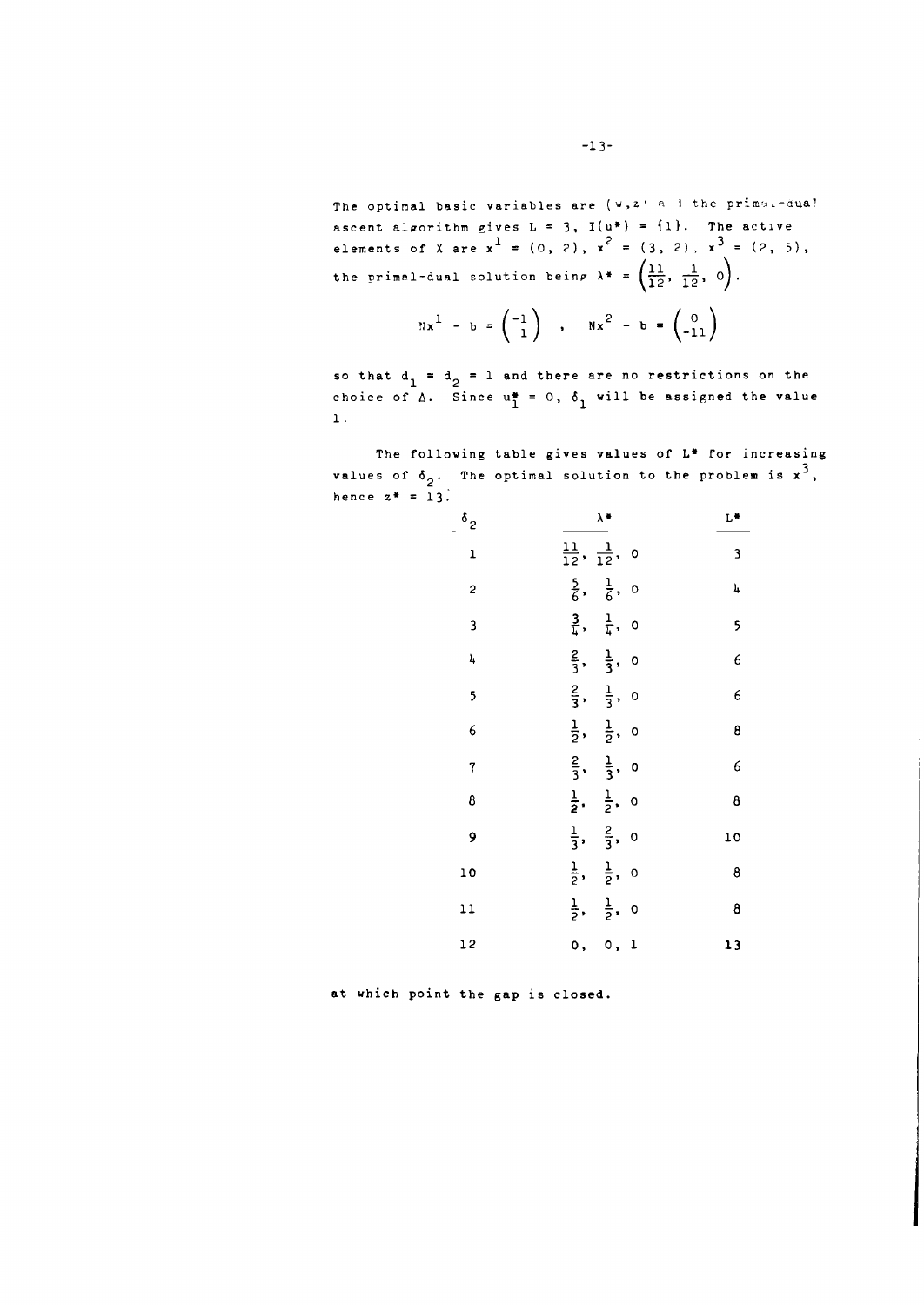## 4. Convergence

The example had the pleasing property that for some value of 6, namely (1, 12), the primal-dual ascent method gave the optimal I.P. solution.

Theorem 7. If the L.P. feasible region of the problem is bounded, then there exists a finite vector 6 for which the modified ascent method gives the optimal integral solution, or shows that there is none.

Proof. Since the L.P. region is bounded, there exists some finite  $\alpha, \beta > 0$  such that

$$
\beta > \max \quad \alpha x
$$
  
s.t.  $Nx \leq b$   
 $x \geq 0$ .

 $Y = \{x \ge 0 \mid \alpha x \le \beta\}$ 

and define

Let

$$
D_i = \max \left\{ \max_{x \in Y} (\sum_{i=1}^{n} x - b_i), \sum_{x \in Y} -\min_{i} (\sum_{i=1}^{n} x - b_i) \right\}
$$

and since  $D_i$  is finite, let  $\delta_i$  be the smallest finite integer strictly greater than  $D_i$ , for all i = 1,...,m. Note then that for all  $x^t \in X \cap Y$  if

$$
\mathtt{then}
$$

 $Nx^{t} + y^{t} - b \equiv 0$  (mod  $\delta$ ),

So if

 $x^t$ εχ $\cap$ γ

then

 $Nx^t + y^t - b \geq 0$ .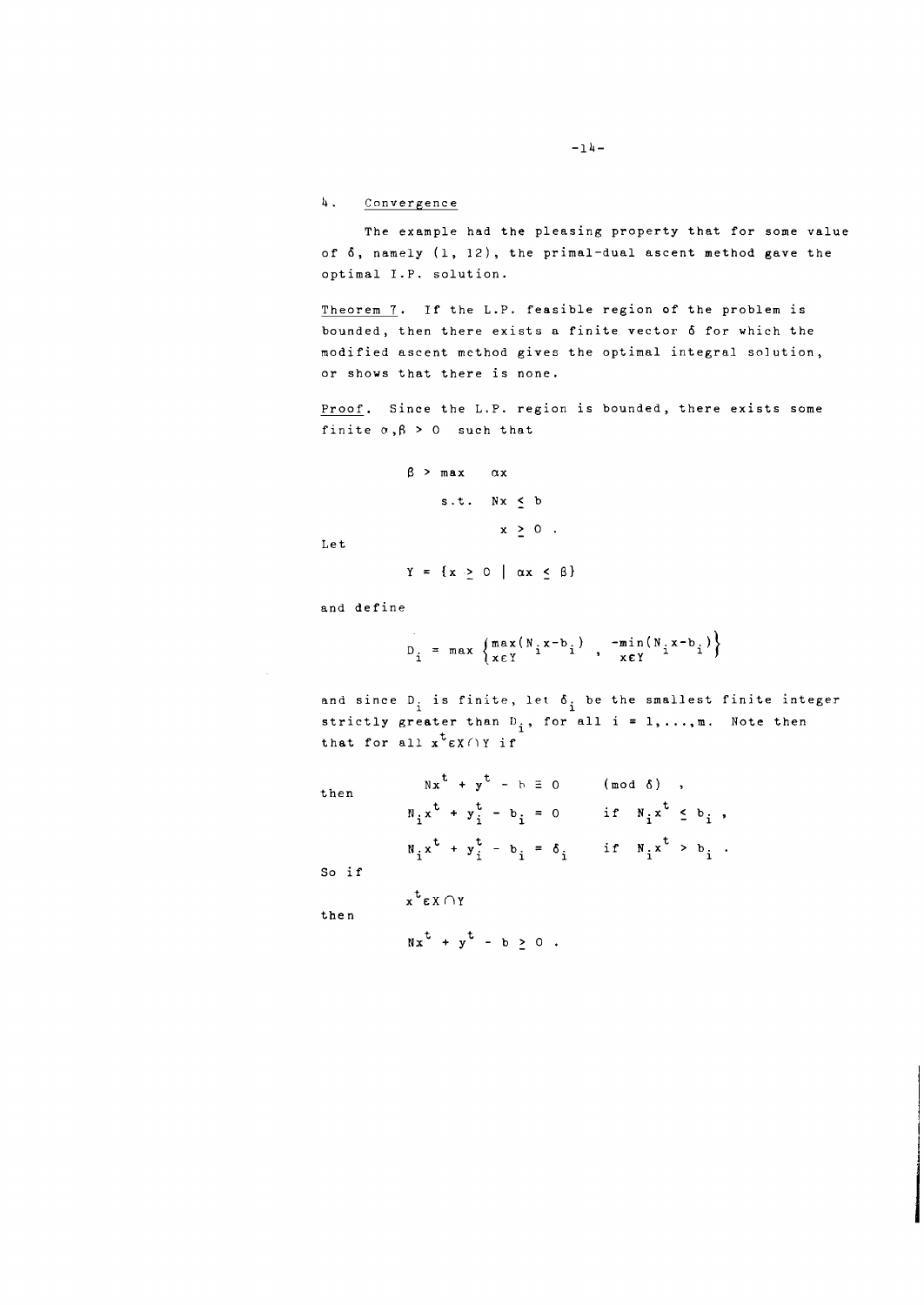Consider the solution to

$$
\lim_{t \in T} \frac{\sum_{t \in T} \lambda_t (c x^t)}{\sum_{t \in T} \lambda_t (N x^t + y^t - b)} \leq 0
$$
\n
$$
\lim_{t \in T} \frac{\sum_{t \in T} \lambda_t = 1}{\sum_{t \in T} \lambda_t \geq 0} \tag{14}
$$

Let

$$
T^{0} = \{t \in T | Nx^{t} + y^{t} - b \ge 0 \}
$$
  

$$
\overline{T}^{0} = \{t \in T | Nx^{t} + y^{t} - b \ge 0 \}
$$

and  $\lambda^*$  be the solution to  $(14)$ .

Thus

$$
\sum_{t \in T^0} \lambda_t^*(Nx^t + y^t - b) + \sum_{t \in T^0} \lambda_t^*(Nx^t + y^t - b) \leq 0,
$$

hence

$$
\sum_{t \in T^0} \lambda_t^*(\mathbf{N} \mathbf{x}^t - \mathbf{b}) \leq 0.
$$

If

$$
\Sigma_{\substack{\Sigma \subset \overline{T}^{\circ}}}\lambda_{\frac{\pi}{2}}^* > 0
$$

consider the point

$$
x^* = \frac{1}{\sum_{t \in \overline{T}^0} \lambda_t^*} \cdot \sum_{t \in \overline{T}^0} \lambda_t^* x^t \quad .
$$

Since  $x^* \ge 0$ ,  $Nx^* \le b$ , then  $ax^* < \beta$ . But  $x^*$  is a convex combination of vectors satisfying  $ax > \beta$  (since all  $x^t \in X \cap Y$ have  $teT^0$ ) which is a contradiction. Hence

 $\lambda_t^* = 0$  for all  $t \in \overline{T}^0$ ,

so that  $\lambda_t^*$  > 0 implies t $\epsilon$  T<sup>o</sup> and (14) forces

$$
Nx^t + y^t - b = 0 ,
$$

so that x<sup>t</sup> is feasible and thus optimal.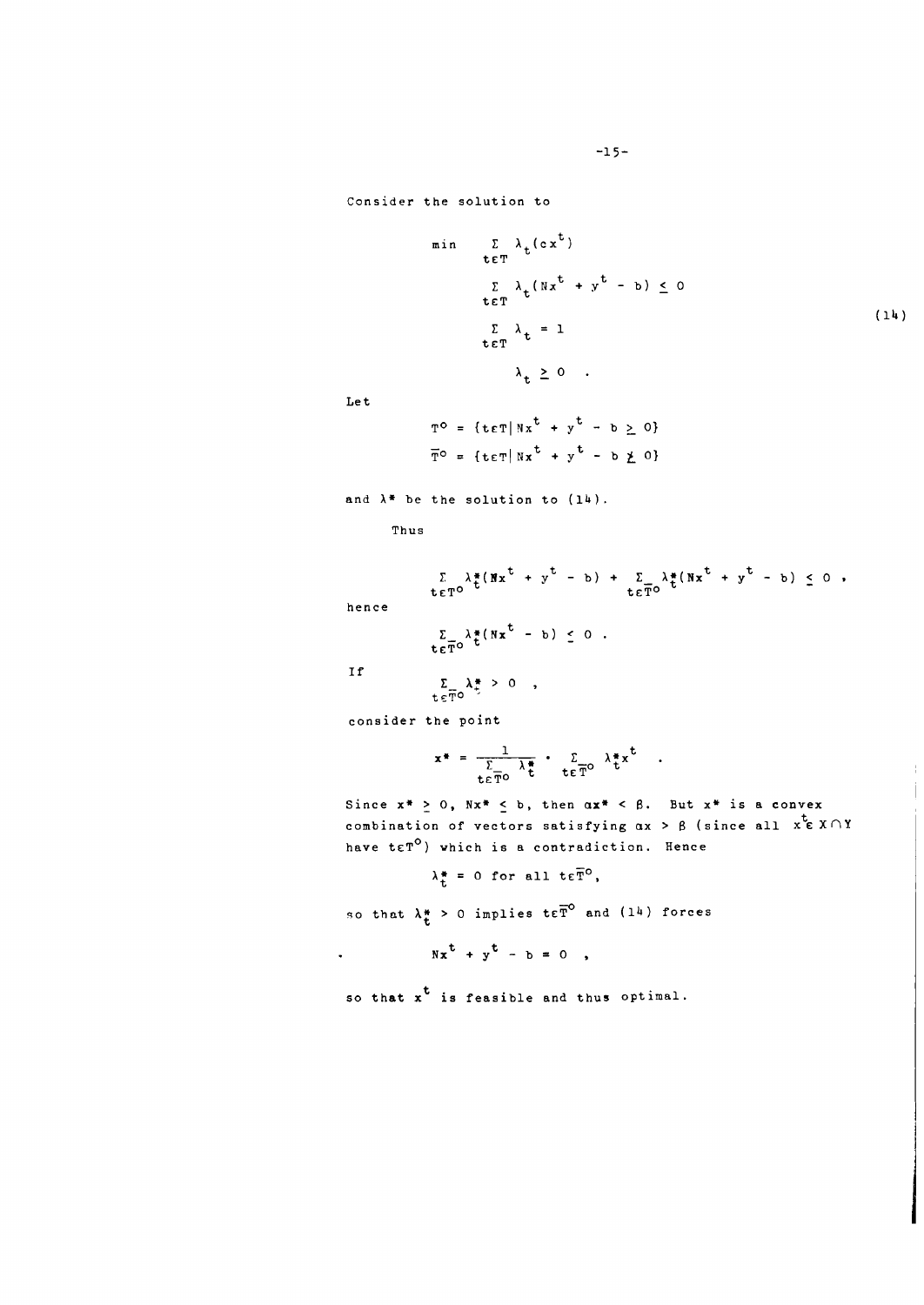Problem (14) can have no feasible solution if and only if there is no feasible I.P. solution.  $\vert \vert$ 

Althongh the theorem only deals with bounded linear programs, clearly any unbounded L.P. with a known **I.P.** upper bound can be converted.

### **5.** Summary

**A** number of conditions were given concerning a suitable choice of 6, depending on the optimal solution **Xf** and the corresponding active elements of X. It is certainly not necessary to await optimality before choosing a value of 6 and, of course, 6 may be increased repeatedly as desired. Thus at any time there is available a choice of adding the c ut

 $L(u, x) \geq L(u)$ 

and restarting or choosing a higher value of 6. **A** third method, not discussed here, is to choose an-alternative basis to problem (l), other than B, on which to apply the ascent algorithm (see Bell and Fisher **[2]** ).

Preliminary computation with the ascent algorithm appears promising. This extension provides a simple constructive method for resolving any duality gap.